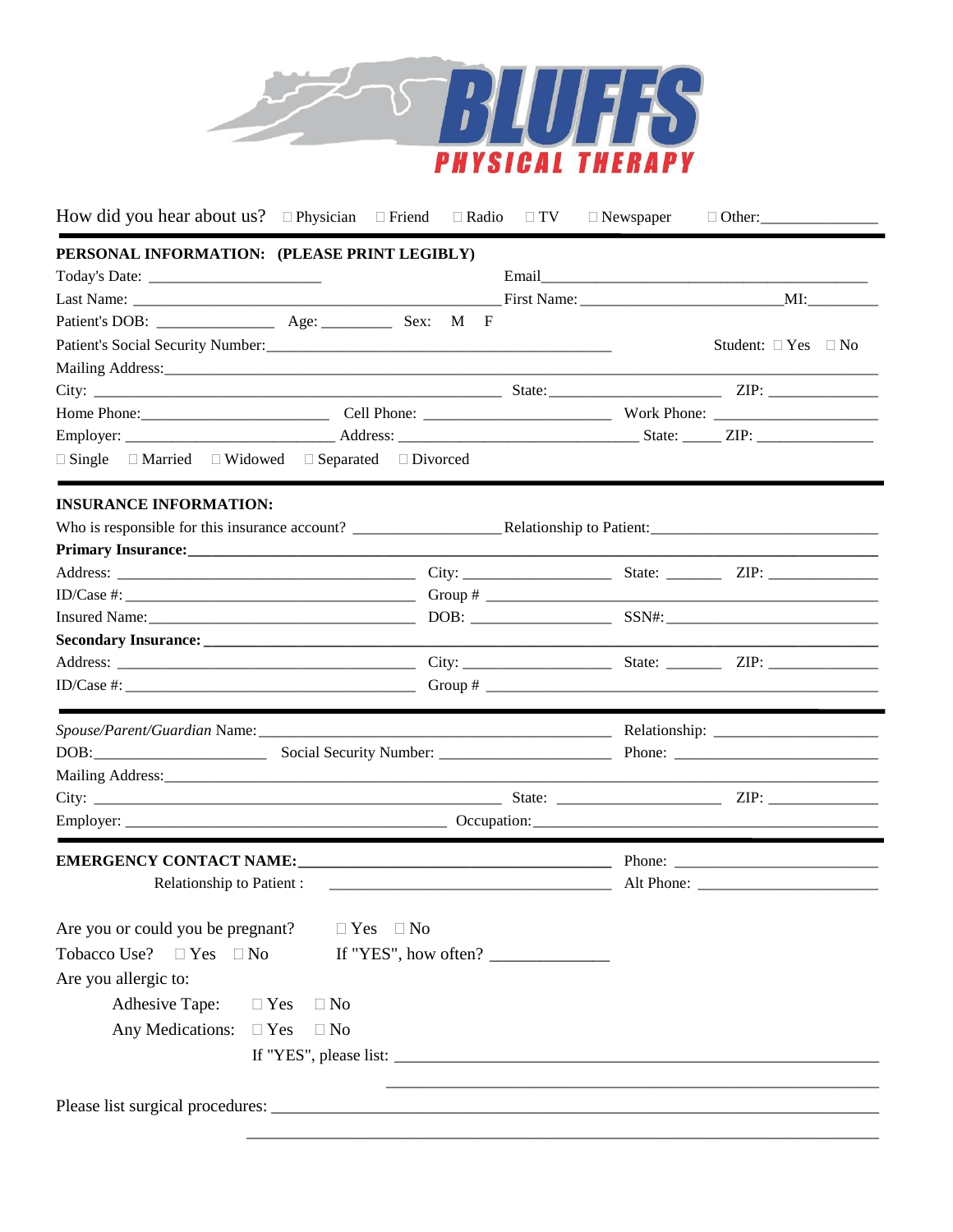| <b>YOUR Medical History</b> | Please indicate if <b>YOU</b> have a history of the following: |                                 |
|-----------------------------|----------------------------------------------------------------|---------------------------------|
| □ Alcohol Abuse             | □ Broken/Cracked Bones                                         | $\Box$ Lung/Respiratory Disease |
| Anemia                      | $\Box$ Concussion/Head Injury                                  | $\Box$ Major Traumatic Injury   |
| $\Box$ Anxiety Disorder     | Depression                                                     | $\Box$ Mental Illness           |
| ∃ Arthritis                 | Diabetes                                                       | $\Box$ Migraines                |
| □ Asthma                    | □ Heart Disease                                                | $\Box$ Osteoporosis             |
| $\Box$ Autoimmune Problems  | $\sqcap$ HIV                                                   | $\Box$ Steroid Use              |
| <b>Bleeding Disease</b>     | $\Box$ High Blood Pressure                                     | $\Box$ Thyroid Problems         |
| <b>Blood Clots/DVT</b>      | $\Box$ High Cholesterol                                        |                                 |

 $\Box$  Cancer  $\Box$  Loose Joints  $\Box$  None of the above

# ASSIGNMENT AND RELEASE

I, the under signed, certify that my dependent or I have insurance coverage with

\_\_\_\_\_\_\_\_\_\_\_\_\_\_\_\_\_\_\_\_\_\_\_\_\_\_\_\_\_\_\_\_\_\_\_\_\_\_\_\_\_\_\_\_\_\_\_\_\_\_\_\_\_\_\_\_\_\_\_\_\_\_\_\_\_\_\_\_\_\_\_\_\_\_\_\_\_\_\_\_\_\_\_\_\_, and assign directly to Bluffs Physical Therapy, LLC all insurance benefits, if any, otherwise payable to me for services rendered. I understand that I am financially responsible for all charges whether or not paid by insurance. I hereby authorize that Bluffs Physical Therapy, LLC can release all information necessary to secure the payment of benefits. I further authorize Bluffs Physical Therapy, LLC to contact the Insurance Commissioner on my behalf in the event of insurance problems. I authorize the use of this signature on all insurance submissions.

**Responsible Party Signature** Relationship Date

\_\_\_\_\_\_\_\_\_\_\_\_\_\_\_\_\_\_\_\_\_\_\_\_\_\_\_\_\_\_\_\_\_\_ \_\_\_\_\_\_\_\_\_\_\_\_\_\_\_\_\_\_\_\_\_\_\_\_\_\_ \_\_\_\_\_\_\_\_\_\_\_\_\_\_

MEDICARE ONE TIME AUTHORIZATION:

I, \_\_\_\_\_\_\_\_\_\_\_\_\_\_\_\_\_\_\_\_\_\_\_\_\_\_\_\_\_ , request that payment of authorized Medicare benefits be made to Bluffs Physical Therapy, LLC on my behalf for any services, physical therapy or soft goods, furnished to me by Bluffs Physical Therapy, LLC. I authorize Bluffs Physical Therapy, LLC to release to the Health Care Financing Administration and its agents any information needed to determine these benefits or benefits payable for related services. If "other health insurance" is indicated in Item 9 of the HCFA-1500 form, or elsewhere on other approved claim forms or electronically submitted claims, my signature authorizes release of the information to the insurer or agency shown. In Medicare assigned cases, Bluffs Physical Therapy, LLC agrees to accept the charge determination of the Medicare carrier as the full coverage. The patient is responsible only for the deductible, coinsurance, and noncovered services. Coinsurance and the deductible are based upon the character determination of the Medicare carrier.

**Beneficiary Signature** (Medicare only) Date

- o I have read the above and I agree to the terms.
- o I hereby acknowledge receipt of a copy of this form.
- o I hereby authorize Bluffs Physical Therapy, LLC to perform such treatments and procedures the physician has ordered for treatment.

\_\_\_\_\_\_\_\_\_\_\_\_\_\_\_\_\_\_\_\_\_\_\_\_\_\_\_\_\_\_\_\_\_\_\_\_\_\_\_\_\_\_\_ \_\_\_\_\_\_\_\_\_\_\_\_\_\_\_\_\_\_\_\_\_\_\_\_\_\_\_\_\_\_\_\_\_\_\_

- o I understand that Bluffs Physical Therapy, LLC will hold all my information regarding my condition confidential.
- o I hereby give my permission to release necessary information to my insurance company, attorney, medical doctor, Medicare, Medicaid, and/or Worker's Compensation.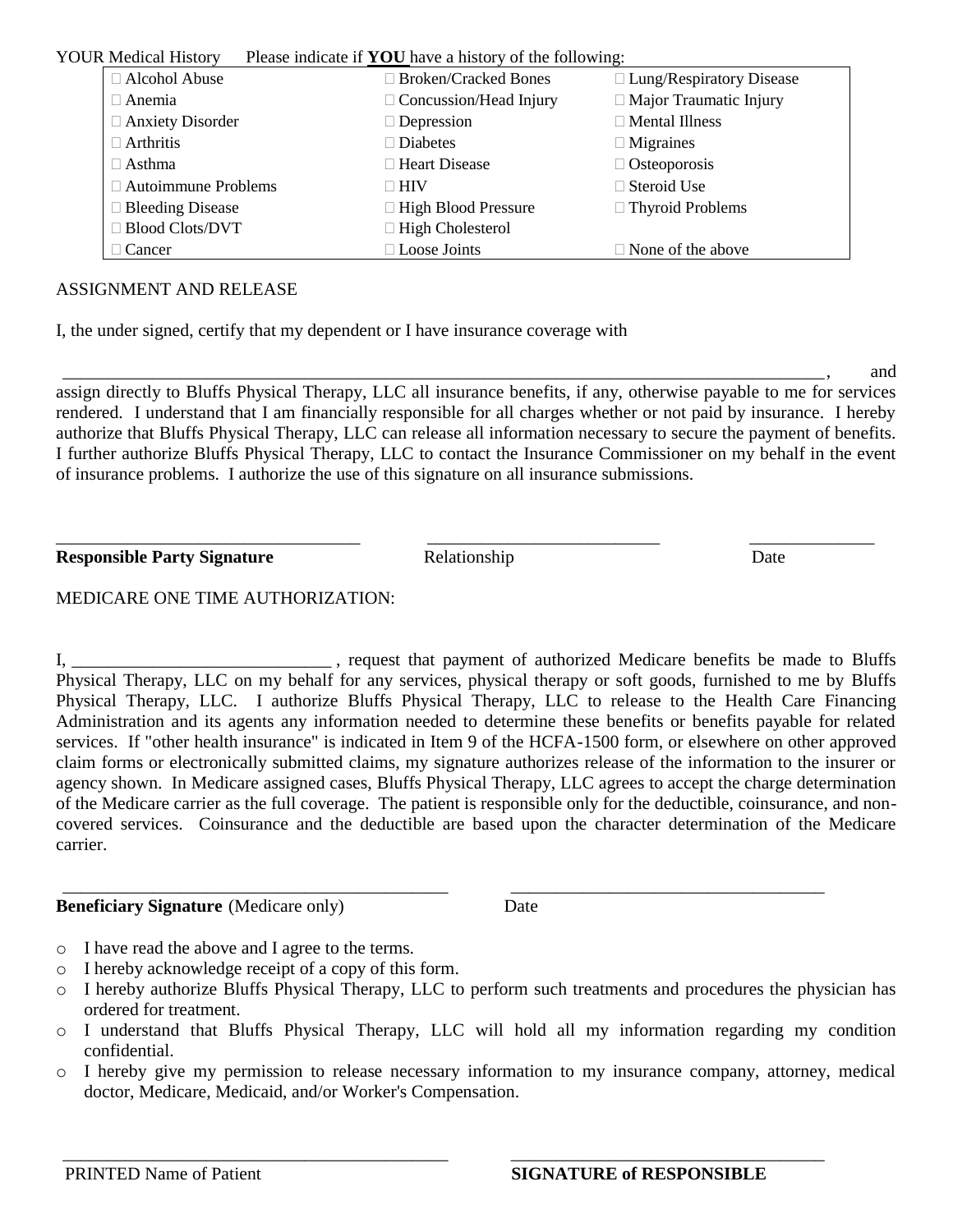Please **SIGN** the following acknowledgement.

I was offered a copy of the Notice of Privacy Practices from Bluffs Physical Therapy, LLC or a designated affiliate. HIPAA Notice of Privacy Practices available upon request.

\_\_\_\_\_\_\_\_\_\_\_\_\_\_\_\_\_\_\_\_\_\_\_\_\_\_\_\_\_\_\_\_\_\_\_\_ \_\_\_\_\_\_\_\_\_\_\_\_\_

### **Patient Signature** (or responsible party) Date

This acknowledgement will be filed with your records.

## **STANDING AUTHORIZATION FOR RELEASE OF INFORMATION TO SPECIFIC PERSON(S)**

NAME: DOB:

May we reach you or the below mentioned persons by phone?\_\_\_\_\_\_\_\_\_\_\_\_\_\_\_

Let it be known to all persons associated with Bluffs Physical Therapy, LLC that the following individuals may be given information that I am on the premises. Let it also be known that the following person(s) may receive information regarding my appointments, medical conditions, insurance and billing information.

| <b>NAME:</b> | <b>RELATIONSHIP:</b> |
|--------------|----------------------|
| <b>NAME:</b> | <b>RELATIONSHIP:</b> |
| NAME:        | <b>RELATIONSHIP:</b> |

 $\Box$  None

## ACKNOWLEDGEMENT

I understand that any information disclosed by this authorization may be subject to received disclosure by the recipient and will no longer be protected by HIPAA. The Facility and all personnel covered under this entity are hereby released from any legal responsibility or liability for disclosure of the above information to the extent indicated and authorized herein.

### EXPIRATION

I understand that I may revoke this authorization by submitting a written notice to Bluffs Physical Therapy, LLC. This notice will remain in effect until such time it is revoked.

| <b>Patient Signature:</b>                   | Date: |  |
|---------------------------------------------|-------|--|
| Representative Signature:                   | Date: |  |
| Relationship to patient if not named above: |       |  |